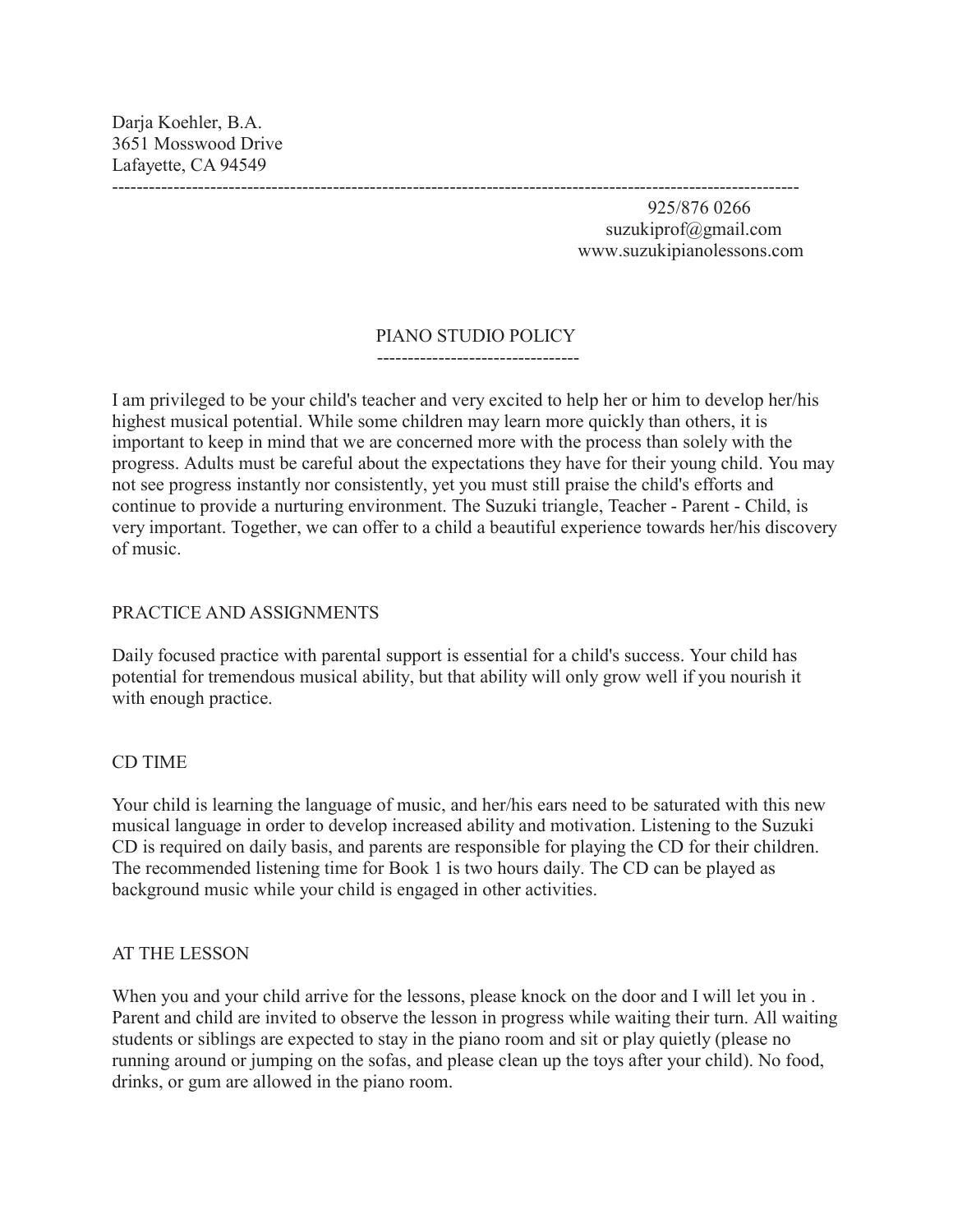## TUITION

Invoice will be sent to you by e-mail around the 20Th of the month for the next month. There are 4 or 5 lessons per month, which are to be paid by the 1St of the month. The number of the lessons will be different in the months of major holidays and/or school breaks, and tuition will be prorated. Otherwise, a regular number of lessons will be charged for every month.

Lessons cost:

30 minute lesson - \$50 45 minute lesson - \$75 1 hour lesson - \$100

After the 1St of the month a \$25 late payment fee will be charged. Any additional cost of the music material that I purchase specifically for your child will be added to your monthly invoice as necessary.

#### LENGTH OF THE LESSONS

Most likely your child will start with half hour lessons. At a certain point, lessons will need to extend in order to accommodate the ever growing repertoire and theory games. Please consider that when you are signing your child up for the lessons.

#### MISSED LESSONS

Your child time is reserved exclusively for you. As with any tuition - based private school, a student who does not attend a lesson will simply miss the benefit of that lesson. No deduction or refund is made for missed lessons and no make up lessons are offered. However, families may trade their lesson time with another student to help avoid absences. Phone numbers and e-mails will be provided. Please let me know if you need to cancel the lesson as soon as possible. I will reschedule or credit you, if I cancel a lesson for any reason.

#### **TARDINESS**

Please come to the lessons on time or even a few minutes earlier to observe the lesson in progress. In case you are late, I will not be making up the missed time.

### SUMMER AND HOLYDAYS